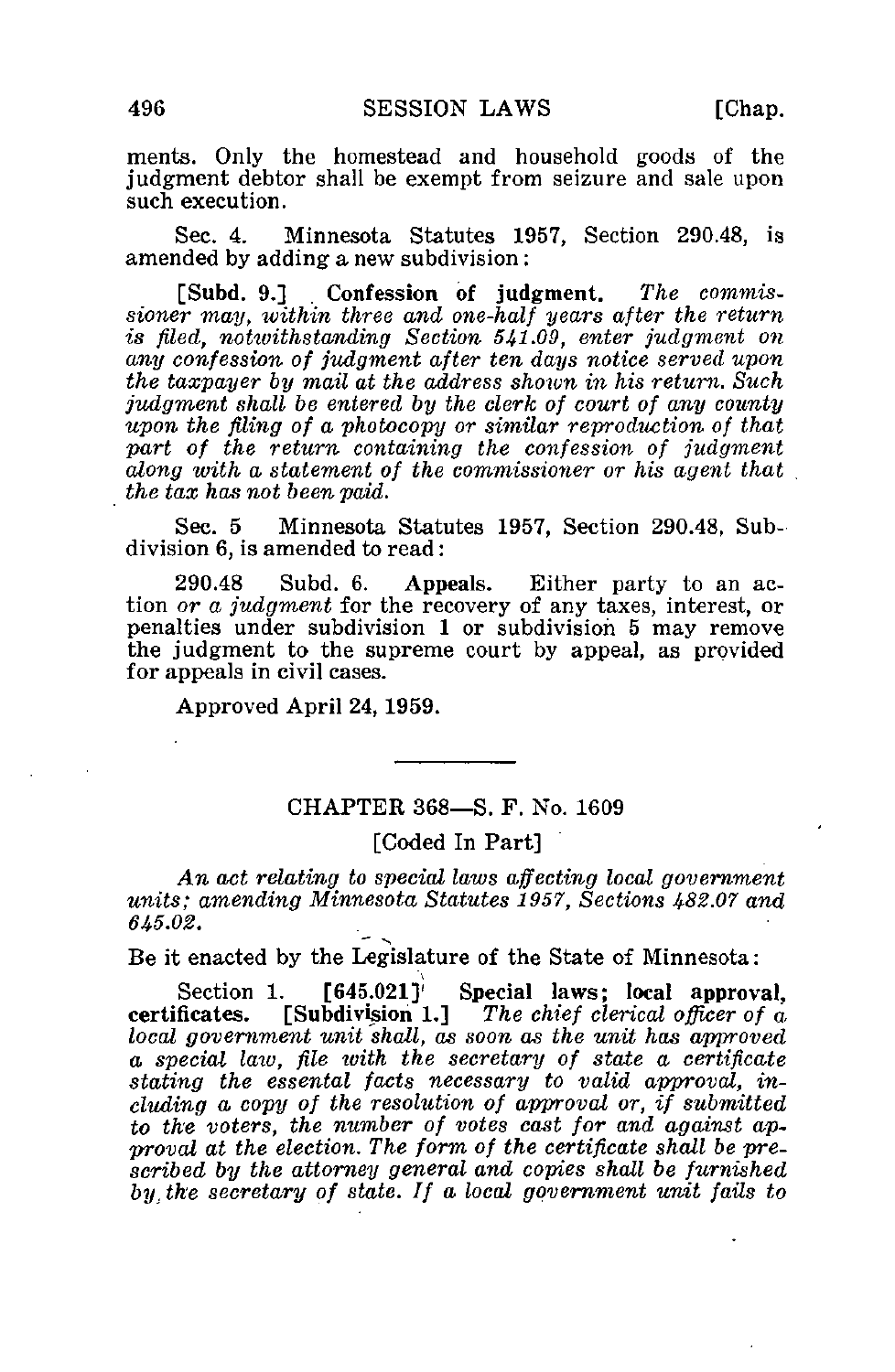file a certificate of approval before the first day of the next regular session of the legislature, the law is deemed to be disapproved by such unit unless otherwise provided in the special law.

Sec. 2. [Subd. 2.] Sections 1 to 4 do not apply to any special law heretofore enacted, whether or not it has been approved by the local government unit affected, but such unit shall file with the secretary of state a certificate of approval for such laiv as required in section 1.

Sec. 3. Minnesota Statutes 1957, Section 482.07, Subdivision 1, is amended to read:

482.07 Subdivision 1. As soon as practicable after the adjournment of each session of the legislature the laws and joint resolutions passed thereat shall be published by the commissioner of administration with suitable headnotes and an alphabetical index confined to the subject matter of the volume. The revisor of statutes shall prepare and deliver to the commissioner of administration the printer's copy therefor. For each special law for which the certificate of local approval<br>required by Laws 1959, Chapter has been filed with the required by Laws 1959, Chapter secretary of state before the printer's copy is prepared, the published volume shall give the date of filing. Commencing in 1961, the published volume containing the special laws shall include a table giving the approval date for all special laws adopted during the biennum ending on the previous December SI.

Sec. 4. Minnesota Statutes 1957, Section 645.02, is amended to read:

645.02 Effective date and time of laws. Each act, except one making appropriations, enacted finally at any session of the legislature takes effect at the beginning of the day next following its final enactment, unless a different date is specified in the act. A special law required to be approved by the local government unit affected before it goes into effect becomes effective as to the approving unit the day following the day on which the certificate of approval prescribed by Laws<br>1959, Chapter  $\qquad \qquad$ , Section 1, is filed with the secretary of , Section 1, is filed with the secretary of state, unless a later date is specified in the act. When approval of such a special laiv is required by two or more local government units before it may become effective, the day after the day when the last of the required certificates is filed is the effective date, unless a later date is specified in the act.

An appropriation act or an act having appropriation items enacted finally at any session of the legislature takes